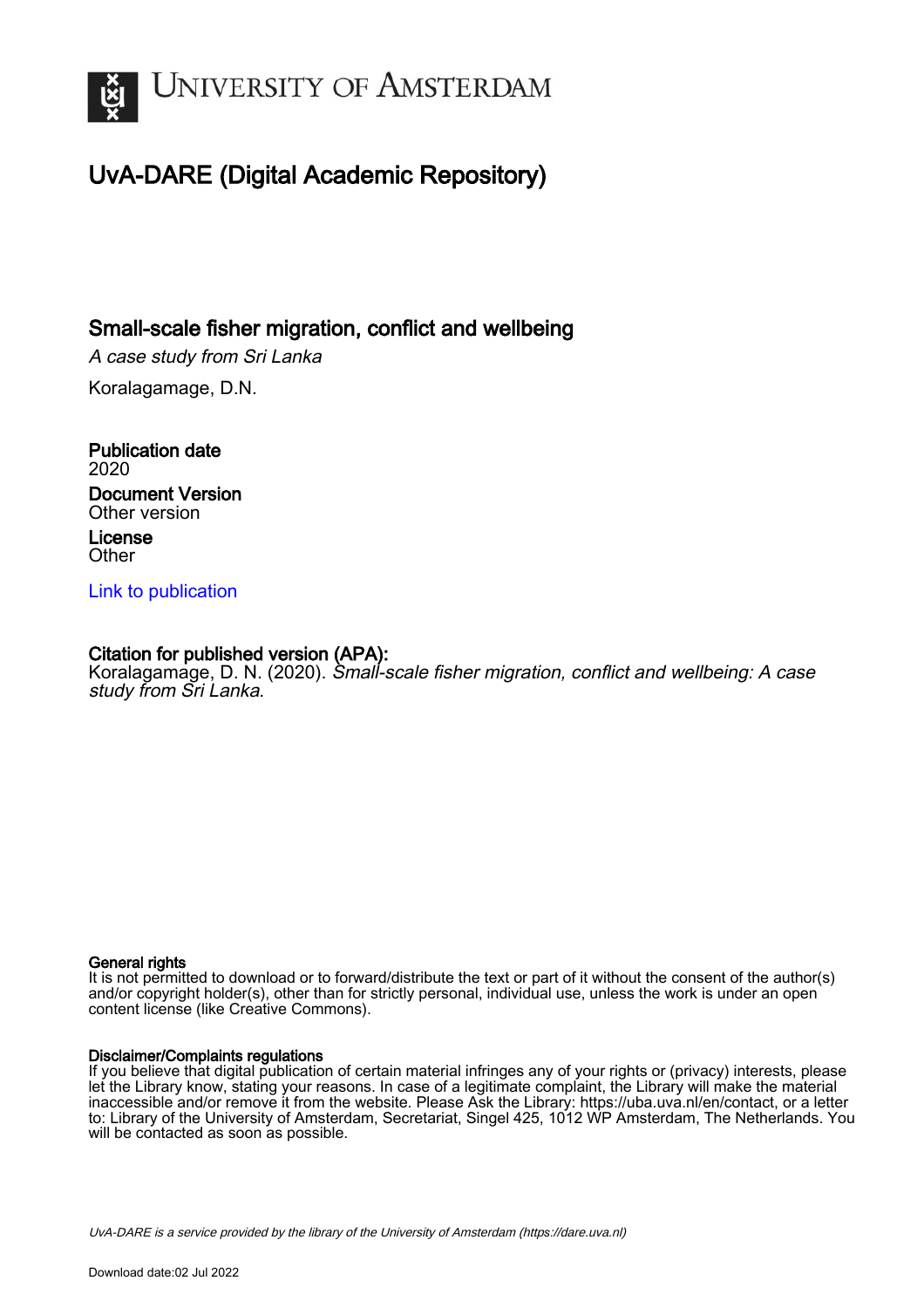## **7 Migration, place-making and wellbeing**

## **7.1 Introduction**

This chapter addresses the wellbeing pursued through seasonal migration and the place-making behaviour of migratory fishing communities in northwestern Sri Lanka. It answers the fifth sub-question*: Why do small-scale fishers migrate to the same place even amidst multiple conflicts?* The chapter explains the motives in selecting a place for seasonal migration and the trade-offs made between three-dimensional wellbeing and their place-making in the host community. This chapter is organized as follows. Section [7.2](#page-1-0) explains the motives of place-making of migrant fishers. Section [7.3](#page-9-0) analyses the relationships between three-dimensional wellbeing and place-making in the host community. Then, these motives are used to build upon the conceptual framework (Figure 2.2) in section [7.4.](#page-11-0) Finally, the chapter concludes by answering the fifth sub-question in section [7.5.](#page-12-0)

## <span id="page-1-0"></span>**7.2 Migration, place-making and fisheries**

Place attachment in fisheries includes inter-related attachment to marine fishing grounds and attachment to the adjacent land for the preparation of fishing operations (Stephen 2014; Urquhart and Acott 2013). The place is crucial in determining and shaping the physical setting and the material environment of fishing communities along the littoral zone (Acott and Urquhart 2014; [see 5.2.1.1]). Unlike most of the other fishing communities in the world, e.g. in West Africa (Binet et al. 2012) and Okinawa, Japan (Sugimoto 2016) who are part time fishers with a farming origin, Sri Lankan small-scale fishers have been full time fishers for generations (Amarasinghe 1989; Stirrat 1988; De Silva 1964). Migratory behaviour is important as a livelihood strategy (Njock and Westlund 2010) to secure the present and future wellbeing of households and communities but not explored fully in the scholarship. Hence, this study intertwines the place-making behaviour with the more comprehensive approach of 'wellbeing' to unravel the complexity of migratory fishers' behaviour and decision-making in place selection and thereby enhancing wellbeing factors.

In-depth interviews held with migrant fishermen and women revealed three major types of motives namely economic, functional, and social. The economic motive for place-making includes resources, earnings, and accessibility (see [7.2.1\)](#page-1-1). The functional motive deals with affective, cognitive, and behavioural dimensions (cf. Scannell and Gifford<sup>24</sup> 2010) (see [7.2.2\)](#page-5-0). Being a collective activity in a particular community, the collective aspects of fisheries are discussed under the social motive (see [7.2.3\)](#page-7-0) that explains person-toperson relationships pertinent to fishers' identity, community identity, security, and migratory site identity. These driving factors are discussed in sub-headings under each motive.

## **7.2.1 Economic motive**

 $\overline{\phantom{a}}$ 

<span id="page-1-1"></span>Economic analysis in place attachment literature has been limited to exchanging gifts and expectations on reciprocity depending on age, wealth, and cultural context (Debenedetti et al. 2014; Joy 2001). Our study looks at diverse economic factors that influence the place-making behaviour of migrant fishers including; (i) earnings and savings (see  $7.2.1.1$ ), (ii) access to resources, markets, and credit (see  $7.2.1.2$ ), (iii) alternative income sources (see [7.2.1.3\)](#page-4-0), (iv) availability of natural resources (see [7.2.1.4\)](#page-4-1), and (v) low population density (see [7.2.1.5\)](#page-4-2).

<sup>&</sup>lt;sup>24</sup> Here, only one process-seasonal migration of small-scale fisheries is discussed rather than a complete psychological analysis.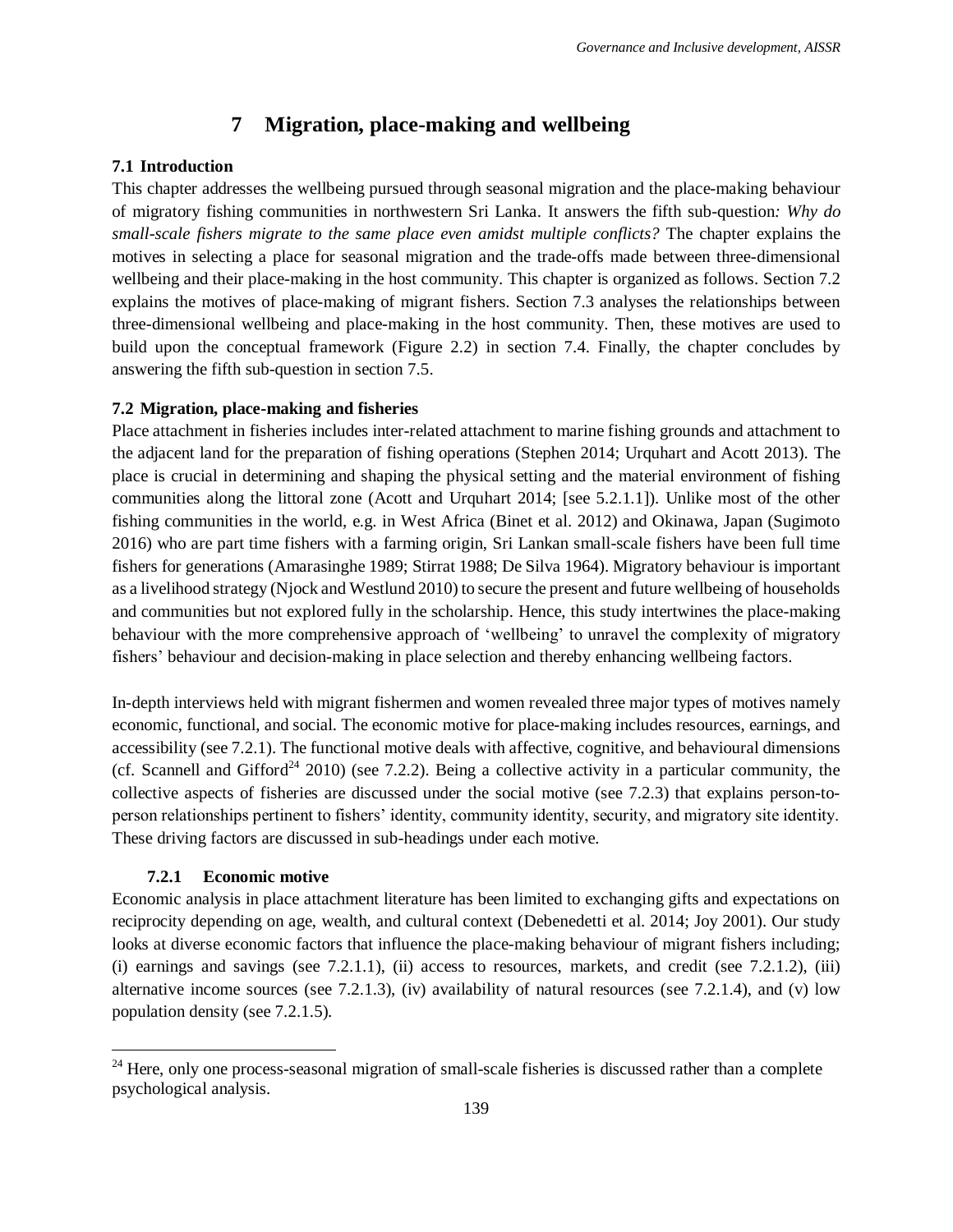## *7.2.1.1 Income and savings*

<span id="page-2-0"></span>The prime goal of seasonal migration is to attain higher earning capacities and considerable savings, which is uncertain by staying in the home region during the off-season. Less expense on junk food (see the quote below), frugal lifestyle (no electricity and water bills), cost reducing fishing operations, and fishing income (a function of both harvest and price<sup>25</sup>) at the migrant location enable savings. These savings help fishers to settle their debts, incur new loans, redeem mortgages, spend on religious (church) festivals, and repair and invest on fishing craft and gear. Fishers prefer to migrate to a place where they have less expenses with a relatively good income. Migration brings about  $80,000 - 100,000$  LKR (593 – 740 USD) per month approximately. This is an attractive income compared to poor earnings (less than 200 USD) in the home region during the off-season. This is illustrated by the following quote.

"We do not have many expenses in Silavathurai. No electricity bills, no water bills, we cook all three meals, do not spend a lot of money on snacks and cookies. On the other hand, we can get a good harvest. No need to sail too far, so low fuel cost. The fish trader buys the harvest at a fixed rate". (I#42)

The above quote further provides information on the fish pricing mechanism. Fish prices at Negombo/Chilaw are subject to frequent fluctuations. Fish at the top of the net (*uda malu*) receives higher prices than at the bottom (*yata malu*). If the fisher arrives late to the market because he landed late, then the catch is considered as *daval malu* and lower prices are offered. Such price discrimination and grading adversely affects fishers' income enabling an exploitative behaviour of fish traders, as there is no clear criterion on grading and pricing. Despite the slightly lower prices than in Negombo/Chilaw, fish traders in Mannar buy the entire harvest at a fixed rate. This method secures a good return without much discrimination or refusal. Shorter fishing trips with a sufficient fish catch further reduces the operational cost due to low fuel costs and a short duration at sea. Fisher households invest their savings on jewelry, new engines, boats, or nets. This reduces the liquidity but increases their wealth in kind. They convert these assets into money in an emergency (see 6.3.3.1). Moreover, any mode of savings would be utilized to provide a sound education to their children.

## *7.2.1.2 Access*

 $\overline{\phantom{a}}$ 

<span id="page-2-1"></span>Access can be described in terms of admittance to (i) sea, (ii) credit, (iii) labour, and (iv) markets. In Mannar, they land their boats in front of their *wadi* (Photo 4.3).

"I am happy to be in Silavathurai because I can see my husband returning even from a distance. We can see the catch. We can serve coffee and breakfast. Often, we help to sort out fish and mend nets. In contrast, we know nothing about them or the catch until they return home to Negombo. They come for lunch spending money for tea and breakfast from a shop on the beach. The landing site is about five km from our homes. Since, we are fishers, we need easy access to the beach that would productively facilitate our fishing operations". (I#11)

Gendered aspirations are displayed in the above quote. The place where one can perform his/her role (duties) is often valued through gender-based relations. The fisher wife in the above quote is waiting to

<sup>&</sup>lt;sup>25</sup>Total revenue from fishing= fish catch\*price per kilo; profit = revenue from fishing – operational cost of fishing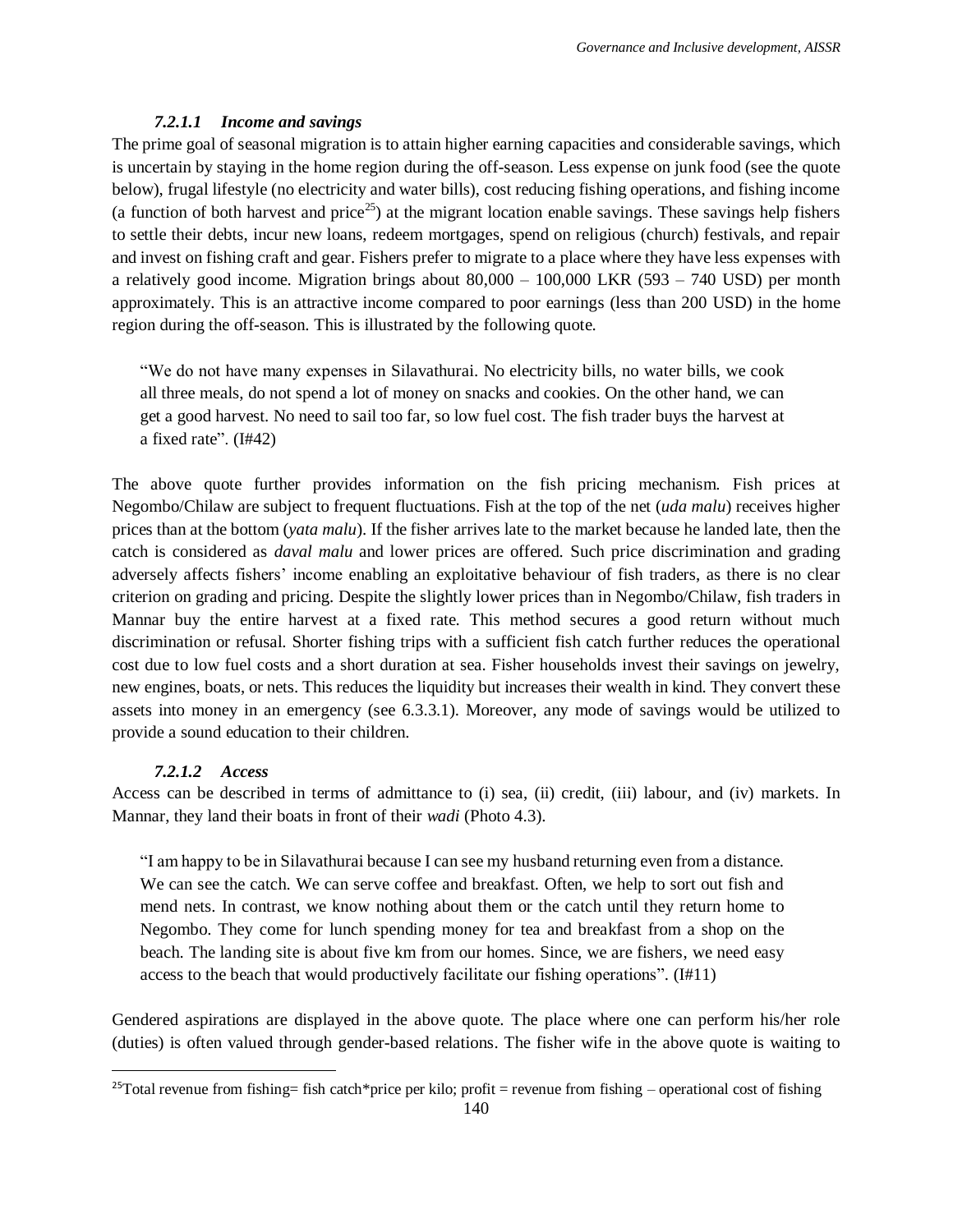serve her husband with food, labour, love, and caring and thereby nourishing the family relationships. Moreover, multiple cost-cutting ways are also elaborated, such as (i) reduce consumption expenditure by providing meals from home, (ii) provide family labour for pre- and post-harvest activities, and (iii) reduce up and down travel cost to the beach. All these cost reductions support to increase their savings when compared to the home region.

The strong fisher-trader relationship in migration sites enables easy access to credit that enhances the wellbeing of both fisher and trader (see 4.4.2). Migrant fishers are used to sell their harvest to one particular fish merchant throughout the season who supported them in migration. On the other hand, fish traders are eager to lend money as it makes the fisher liable to sell fish continuously throughout the season to him. Fishers repay their debts throughout the season smoothly. Credit facilities help continuous fishing even though the fisher incurs losses for a number of days.

"The absence of a fisher-trader relationship in the home region shrinks the credit market. Hence, borrowings are difficult". (KI#5)

Migrant fishers find easy market access at the migration site where the buyer (fish trader) comes to the boat and purchases the entire harvest at a fixed rate (see the quote in [7.2.1.1\)](#page-2-0). Some fish traders settle in the same premises (in migrating sites) throughout the season in a (ice) *wadi* [\(Photo 7.1\)](#page-3-0) enabling fishers to interact and communicate easily and frequently. In contrast, in Negombo or Chilaw, fishers have to carry their harvest to the weighing balance (Photo 4.4) and then search for a buyer with a good offer, which is time consuming and exhausting.

<span id="page-3-0"></span>



#### *Source:* Author

This indicates that easy access to the sea, credit, labour, and market has become a place-making factor for migrant fishers due to enhanced wellbeing than at their home region. Secured fishing livelihood, family relations, community relations, and market opportunities have been enlarged due to migration of fisher community.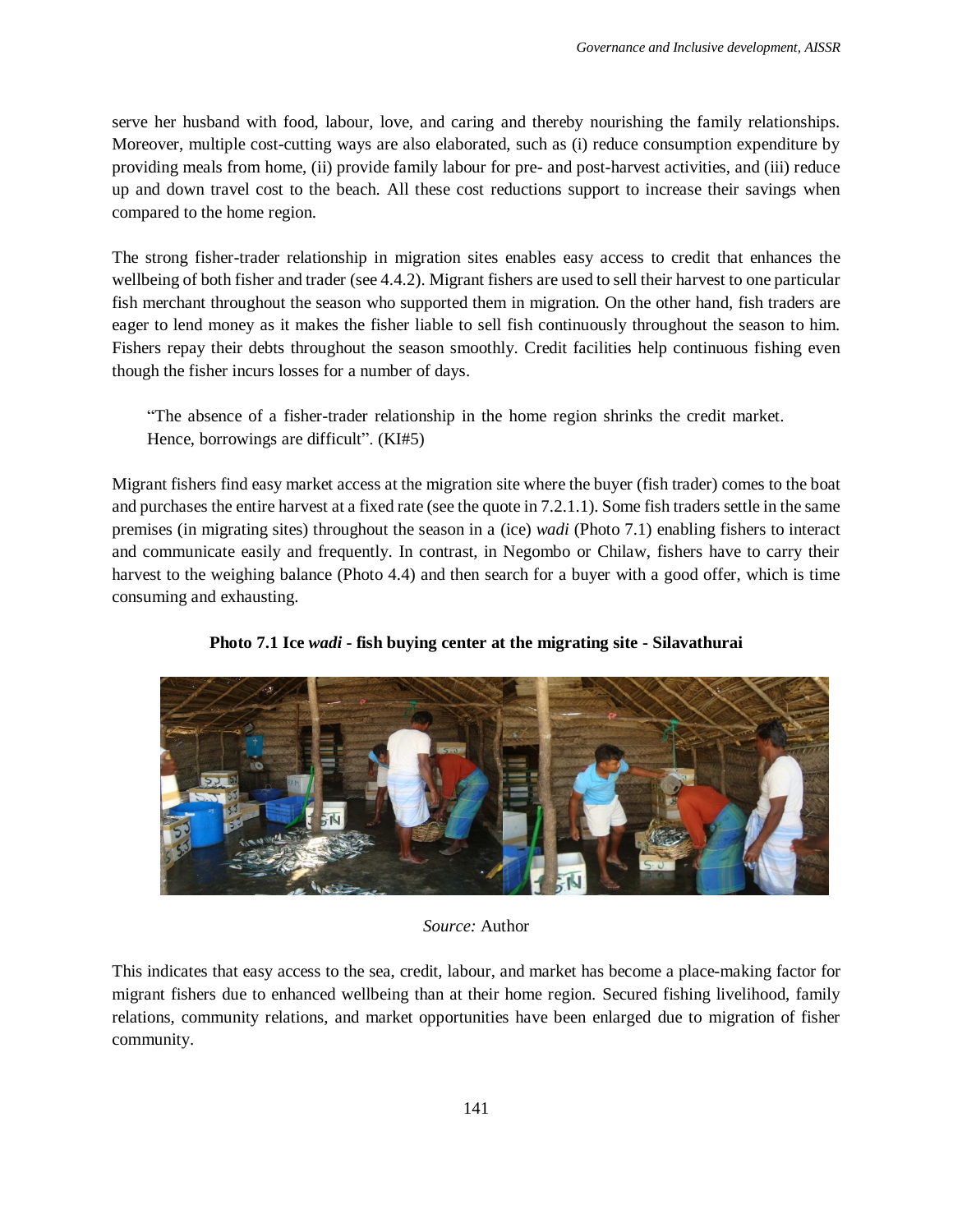#### *7.2.1.3 Alternative income sources*

<span id="page-4-0"></span>Alternative income generating activities are important *ex-ante* risk coping strategies for fishing households (Koralagama 2011). Depending solely on fisheries make them vulnerable due to the uncertainty of the declining and fluctuating fish catches and prices. Fisher wives are eager to process fish by drying (dried fish) and fermenting (*jadi*) if unable to sell the catch at a good price. However, restricted access to the beach –the space– and opposition by hoteliers hinder them from these economic ventures in their home region. Migration provides many opportunities for fish drying with lengthy beaches under the hot sun. Normally, fisher wives earn a profit of (approximately) 2,000 LKR (14.8 USD) per barrel at the migratory site. This allows women to engage in economic ventures, which contributes to the household income (see 6.3.4.3). Thus, fisherwomen are eagerly waiting to migrate, which enables them to earn extra money. If the fish quantity is too much to handle for one person, the fisherwoman calls for support from neighbours for fish processing, building on the relational factor. In fact, places with multiple income-generating opportunities attract migrant fishers for better earnings than at home.

#### *7.2.1.4 Natural resources and safety at sea*

<span id="page-4-1"></span>Not only a lucrative fish catch, but fishers also look for fishing grounds where they can employ their fishing craft, gear, and equipment without adjustments. Mannar sea is calm with multiple fish breeding sites (see 4.2.1) and a good harvest. Fishers' preference and extreme satisfaction on the place –the sea, is explained below.

"Mannar Sea is the best in Sri Lanka with a good fish stock. The sea is calm and easy to maneuver boats; so it is safer than other sea areas and has fewer accidents". (I#15)

Although the main objective of fisheries is a good harvest, safety at sea is also an important factor. Mannar combines safety and a good catch that attracts fishers. This enhances the material wellbeing of migratory fisherfolk.

#### *7.2.1.5 Low population density*

<span id="page-4-2"></span>A higher population density is problematic for fishing as it creates tension over the use of space at sea and on the beach for laying nets, fish landing, and dried fish processing. Being a bare unoccupied beach, fishers find SouthBar and Silavathurai more attractive than crowded Negombo and Chilaw; thus it is mentioned as a reason for migration (Figure 4.7). Higher population density; higher number of fishing households, higher number of active fishers, and fishing craft keep fishers away from the region (Jorion 1988) and vice versa (see the quote below).

"The fishing population is high in Negombo. We do not have enough space to land our boats

and sometimes the nets become overlapped at sea. So a good harvest is questionable. Here, we

can land our boats in front of our *wadi* without any problem". (I#7)

Higher fishing populations may contribute to poverty due to reduced CPUE, anxiety, and fewer opportunities for other income sources such as dried fish processing. Heated arguments are not uncommon when nets are overlapped or entangled (participant observation). These result in economic loss and social unrest propelled by competition for space at sea and landing site. The importance of having easy access to the sea and landing site is shown in the above quote too. Hence, migrant fishers look for a site with ample space for fishing and fisheries related activities on the beach and at sea.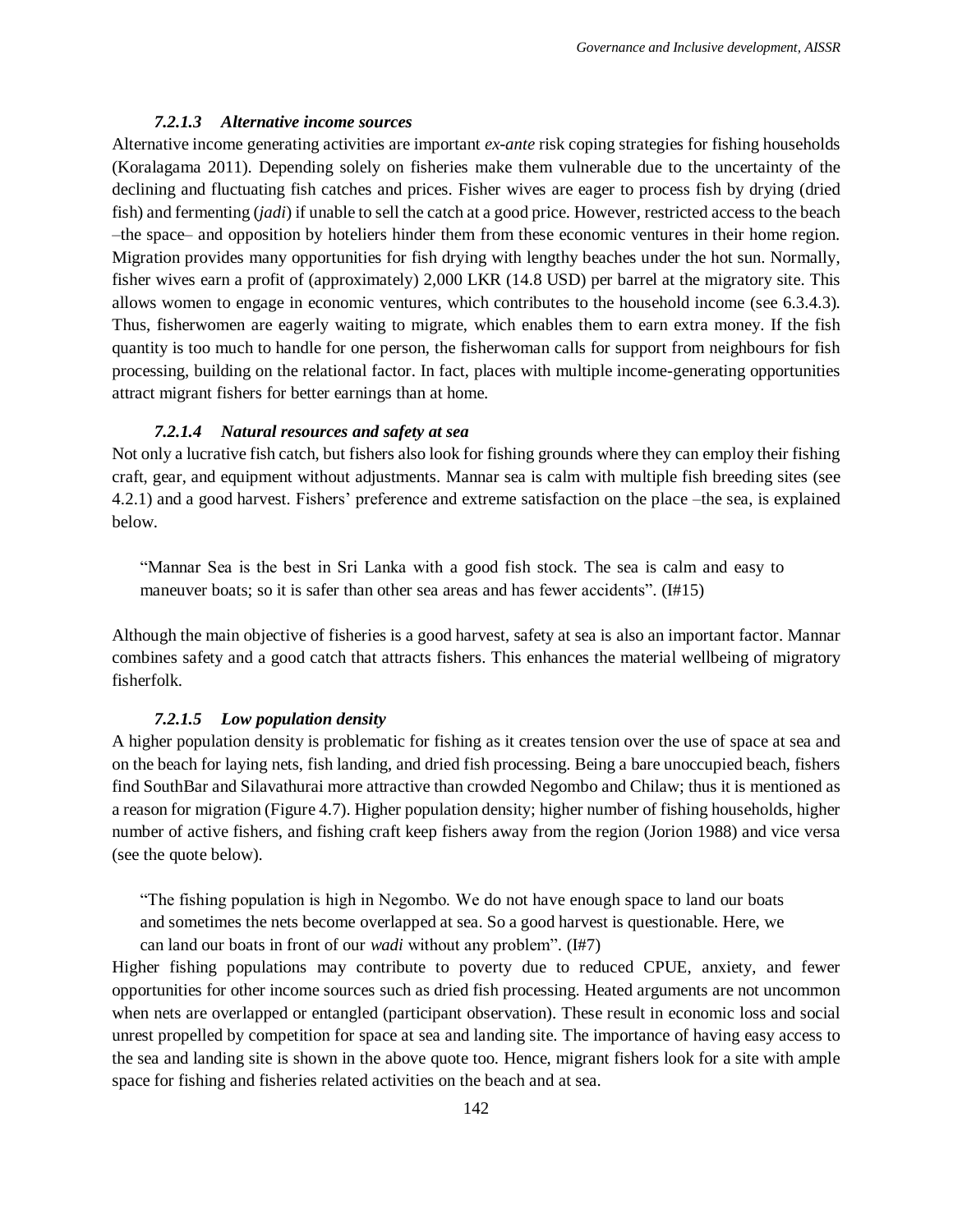#### **7.2.2 Functional motives**

<span id="page-5-0"></span>The same psychological and behavioural attributes presented in Scannell and Gifford (2010) to explain the functional motives of the place attachment theory (see Table 2.2) is used in this section to assess the affective, cognitive, and behavioural aspects. The place-making behaviour depends on the positive and/or negative attributes of migrant fisherfolk.

### *7.2.2.1 Affective*

Migrant fishers in my case study sites are sensitive to the issues of local fishing communities who have suffered due to the armed conflict and are trying to recover through the support of post-war re-settlement and rehabilitation programmes. They hardly comment on the use of illegal and destructive fishing gear, ethnic issues, and land issues in order to maintain peace (see 6.3.3.2). Despite these latent tensions, with permanent ties to the place, positive emotions determine affiliations to the place. Migrant fisher families claim their happiness and togetherness at the migrated areas –not only because of the easy access to resources and the ability to earn and save, but also they feel free and united.

"We live peacefully together with the whole family. We feel free and relaxed. Even after fishing, my husband and sons stay at home; otherwise when in Negombo, they are usually idling until dusk". (I#18)

Migration enables fisher families to spend time together. This makes fisher wives happy and feels better than in the home region. Referring from the previous section, it is obvious that the fisherwoman plays a typical role at the migratory site (see the quote in [7.2.1.2\)](#page-2-1) where she waits until her husband returns from the sea to love, care, serve, and support with contently, engaging with her family members all the time. Thus, affective attributes are promoted. Further, migration helps fisher households to regain social respect, power, and dignity due to a good income, savings, and acquisition of new assets (see 6.3). Such (positive) affective factors motivate their annual migration even amidst latent conflicts.



#### **Photo 7.2 Fisherwife takes fish for cooking**

*Source:* Author (filed work phase II at Silavathurai)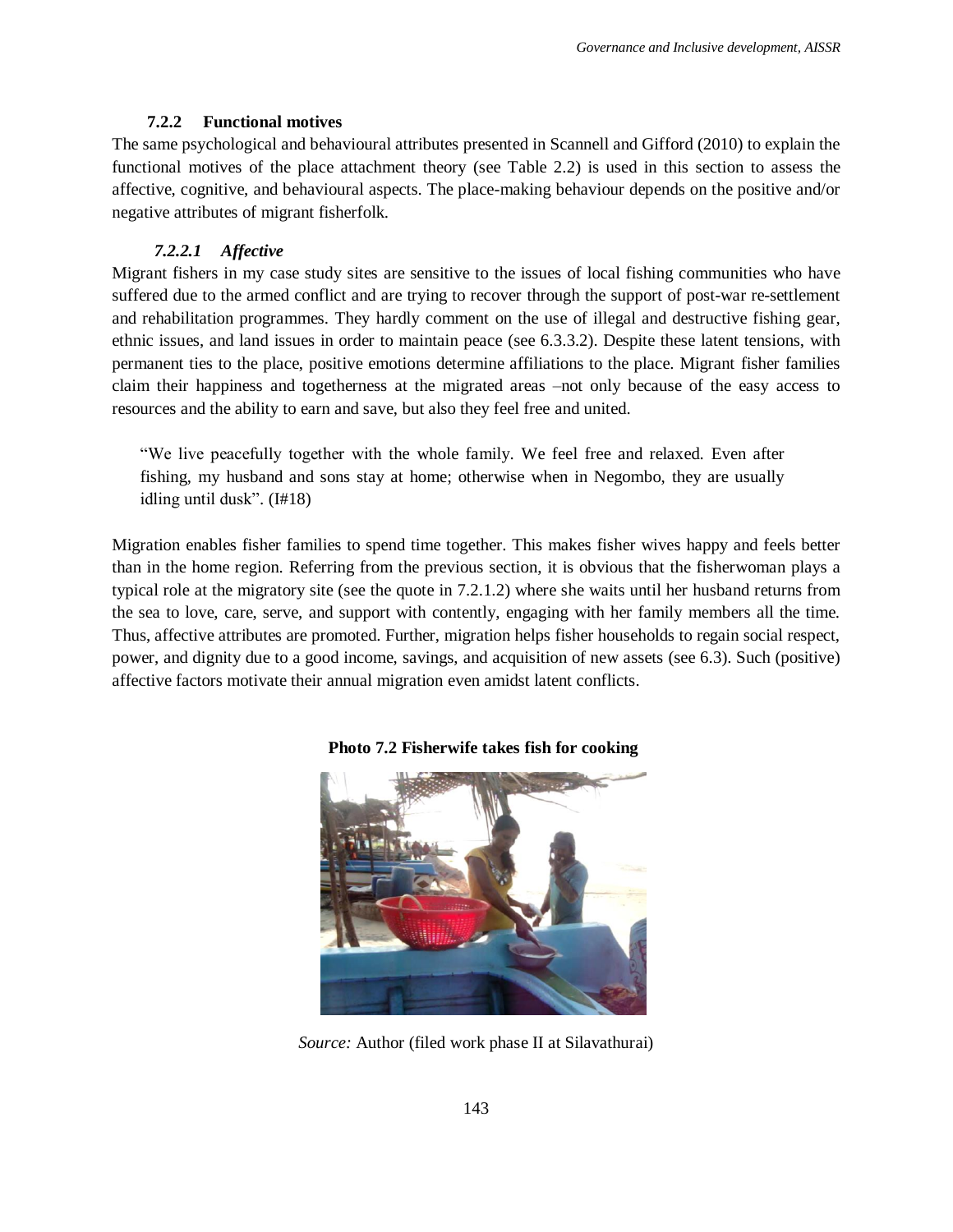#### *7.2.2.2 Behaviour*

The behavioural aspect is a sub-dimension in the tripartite model of Scannell and Gifford (2010) referring to the actions that an individual is willing to routinely maintain at a place. The routine behaviour noticed in migrant fishers in my case study includes togetherness, religious practices, and restoration, which is explained by the following quote.

"When we migrate, we all go together and construct our *wadi* close by. Every afternoon, we get together to talk and have fun. On Sundays, we go to church together early morning and return by 11.30 am. Then we sit to drink and sing. Sometimes, the fish trader also joins. He brings us a bottle of alcohol. We work together. We stand up against any wrong action confronted by our neighbours. We pilgrim to nearby churches by hiring a vehicle from Mannar. We share the cost. But, in Negombo, there are less fun activities and sometimes we have lots of arguments with neighbours for silly things. So it is better to stay here". (I#3)

Group entertainment (relaxing), spirituality (religious activities), and collective action are important factors that promote place-making behaviour of migrant fisherfolk (see quote in 4.3.4). Togetherness helps them to overcome the loneliness of being away from beloved families, strengthens relationships, enhances collective decision-making and information sharing, unites them in actions like protests, pulling boats (Photo 6.2), fish sorting, net mending, and other fisheries related activities that substitute for hired labour that saves money. One of the examples seen during my fieldwork was the collective action of fisherfolk against the increased fuel (kerosene) prices (see the quote of KI#4 in section 4.4.1.3). Further, the gendered behaviour in fishing communities is also explained by the above quote showing how men spend their leisure time.

Being Roman Catholics, the fishers' affiliation to the church is influential on place-making. Although the fishermen visit the church less often than fisherwomen (KI#10; I#16; I#38) in the home region, both go to the church routinely at the migrated area on Sundays. The historically famous, sacred "Madu Church" is in Mannar. They believe it as a blessing to stay closer to "*Madu Maniyo*" (Mother Maria) that protects them from all possible calamities.

Place restoration and place reconstruction make the place convenient to live. Although migratory fishers in Baththalangundu do not possess legal ownership to the land (the beach) they have constructed a church, a small school, pre-school, and three toilets. A priest had been invited for scheduled prayers prior to the church construction in the area. Similarly, migrant fishers in Silavathurai have donated about 500,000 LKR (3,700 USD) to build a new church in the host village. It enables their routine behaviour with a spiritual life though they migrate only for a season.

These factors corroboratively present the behavioure of small-scale migrant fishers, who try to maintain their church based routine behaviour even at the migratory site. Place restoration, place reconstruction, and most of the collective actions are centered upon the church. Thus, religiosity or in other words, the faith in God has become an important determinant of place-making, which enhances the subjective wellbeing (see 4.4.1.3).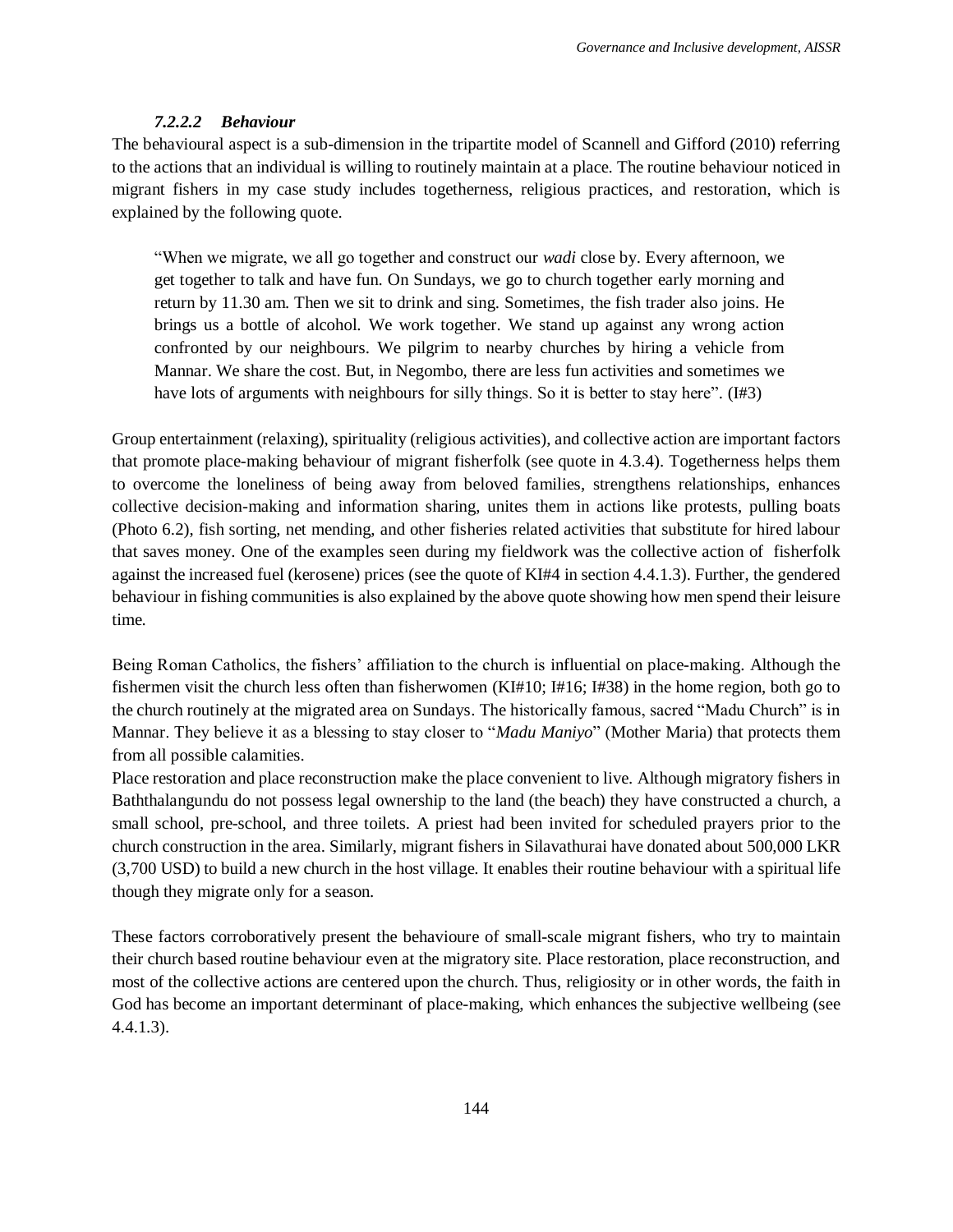#### *7.2.2.3 Cognitive*

Migration takes place to a familiar place, which may be known by someone (Aryeetey 2000: 37) or learnt from others (Kraan 2009). Fisherman from Negombo (I#4) states:

"I know all the places where corals, rocks, and sand beds are located in Mannar Sea. I can maneuver my boat with my eyes closed. I employ hook and line for rockfish. Without having a good knowledge about the sea and seabed, it is difficult to do this job. This is the most familiar sea for me. This is why I migrate to Silavathurai yearly".

Knowledge and awareness about the place, sea, resources, fishing grounds, fish breeding places, seabed, fishing techniques, and supporters make the fishing operation safe and easy. The compatibility with the craft and gear (that they use at the home region) is another driving factor to migrate (see [7.2.1.4\)](#page-4-1). Feelings of 'belongingness' and familiarity have also been mentioned as important cognitive attributes in place attachment (Table 2.2). Being the birthplace for some (I#13), migrators for decades (I#4,7), and marital ties (I#1,21) have brought a sense of belonging to the migrating community. Thus, they are reluctant to seek alternative places to migrate. These cognitive factors of skills, knowledge, memories, familiarity, and belongingness are rarely considered in development interventions (see 5.2.2); yet play an important role as a place-making determinant of small-scale migratory fishers.

#### **7.2.3 Social motives**

<span id="page-7-0"></span>Fishermen strive to continue as fishers even if it is not economically profitable or viable (Figure 8.6). Their (life-long) identity as fishers, fishing households, and fishing communities are more than an income source (Van Ginkel 2001); it is their way of life (Coulthard 2012:361; Brookfield et al. 2005:56; McGoodwin 2001: 256). Individual and collective ties, identities, and social networks are discussed next as social motives in place-making for migrant fishers.

#### *7.2.3.1 Fishers' identity*

As an inherited identity descending over generations, fishing ties up fishers to their own family and the entire community, because they all are small-scale fishers who employ similar types of fishing craft and gear for years. Fisher's identity plays a key role in establishing relationships among themselves and being a part of the society. All fishers and their wives (99%) in Negombo and Chilaw come from a long line of traditional fishing families. Most marriages occur between fishing families in Negombo or Chilaw. A few has married those from the migrated areas (SouthBar and Silavathurai). Both husband and wife (in Negombo and Chilaw fishing communities) have same family names: e.g. Warnakulasooriyalage [Given name] Fernando. Unlike South Indian fishing communities who belong to different fishing castes such as *Seruvai, Kadayar, Paravas*, and *Thevars* (Stephen 2014), most Sinhalese fishers belong to one caste *'Karawa'* irrespective of the religion or region. Self-esteem aligns with their identity. Hence, they proudly introduce themselves as 'fishers', because fishers lead the fish supply chain employing crew, net menders, fish sorters, labourers, dried fish processors, fish traders, fish auctioneers, and many more (I#1). They believe "becoming a fisher means the generation of hundreds of jobs in society" (KI#3). The pride, autonomy, and freedom make them powerful and aggressive because as employers, the earning capacity of other actors/agents in the supply chain lies in their hands.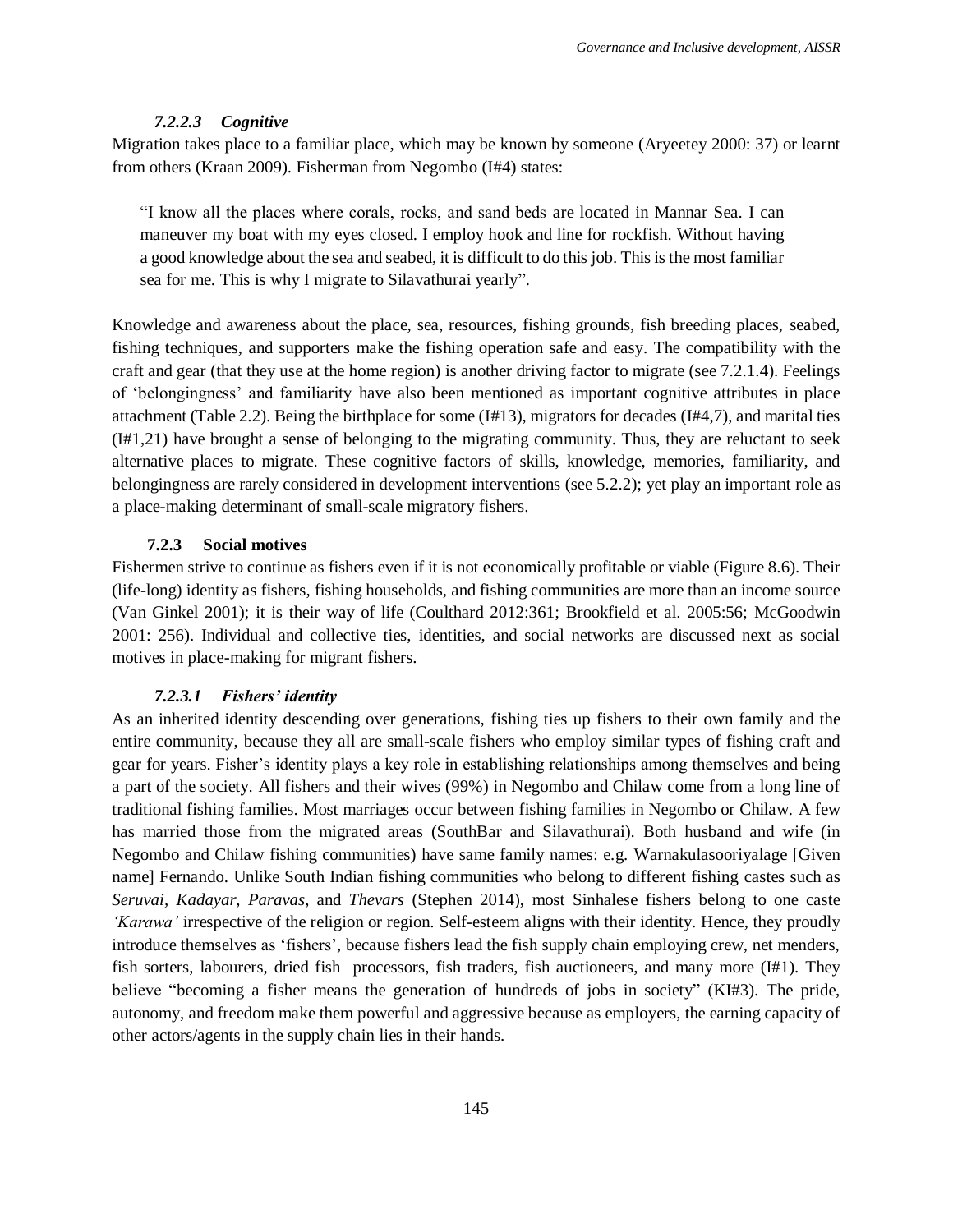#### *7.2.3.2 Fishing community identity*

Fishing is the glue, which holds the community together (Brookfield et al. 2005:56). Communities interact with another community wherein both may practice and preserve the same culture, values, symbols, and religion (Fried 1963). Both migrants and locals are Tamil speaking Roman Catholics with a dark complexion. Their religion plays a bigger role than ethnicity. The homogeneity of language, religion, culture, marriage ties, and historical relationships for centuries create affiliation to the migratory place rather than somewhere else. Both communities are small-scale fishers targeting small fish varieties (see 4.2.2). This further encourages finding supporters for pre-and post-harvest operations in fishing.

Similarities enable collective action<sup>26</sup>, exchange knowledge, and mutual understanding. Hence, social capital, trust, networking, and solidarity among people are further strengthened (Islam and Chuenpagdee 2013). This is true with the northwestern migrant fishers in Sri Lanka where they migrate together and live close by rather than dispersing to different places. Being the 'bosses' for some locals (hired labour), migrant fishers extend their power, authority, and social recognition creating a patron-client relationship. The establishment of a local clientele often supports to mitigate the restrictions and oppositions imposed by villagers against the migration process. Easy access to the labour market further strengthens familiarity, awareness, and capability to carry out their livelihood un-interrupted due to common identities. Besides, migration is beneficial not only for migrants but also for locals whose wellbeing is enhanced due to job opportunities, business expansion, petty trading, and knowledge sharing.

When fishers migrate, their caring, sharing, and mutual ties play a crucial role in order to overcome the isolation and sadness of being away from home. This enables them to work as a family, creating an open society with a secured social environment. This is proven by the following quote.

"The community interactions and support are high in Mannar than in Negombo. If one catches seer fish [high priced valuable fish] we share with neighbours. We get fish from others for cooking if we come with zero catch. We share curries or any special dishes with the neighbourhood in Mannar. This is not in practice in Negombo". (I#22)

Small-scale fishers in Sri Lanka reside in tightly knit communities and share common sets of social objectives (Coulthard et al. 2014). The decision for migration is collectively taken. The migration destinations are pre-determined by migrant fisher groups in the northwest coast and they migrate as groups mostly on the same date. In contrast, Wanyonyi et al. (2016a) state, "no two migrant fisher crews follow similar routes, destinations, or durations of stay" (page 103) showing individualism in migration, which is the opposite to the behaviour of fishers in northwestern Sri Lanka.

#### *7.2.3.3 Migratory fishing site identity*

 $\overline{\phantom{a}}$ 

Other than the personal factors (individual identity) and social relationships, the physical set-up of the migratory site also contributes to migratory fishers' identity. Fisher based place identity closely associates with the marine ecosystem, coastal landscape, and physical objects (physical tangible attributes) used for fishing operations, such as fishing boats, nets, auction building, fishing gear, floats, and storage boxes

<sup>&</sup>lt;sup>26</sup> Both locals and migrants participated in a demonstration in Mannar town against Indian trawler encroachment during my field work, in February 2015.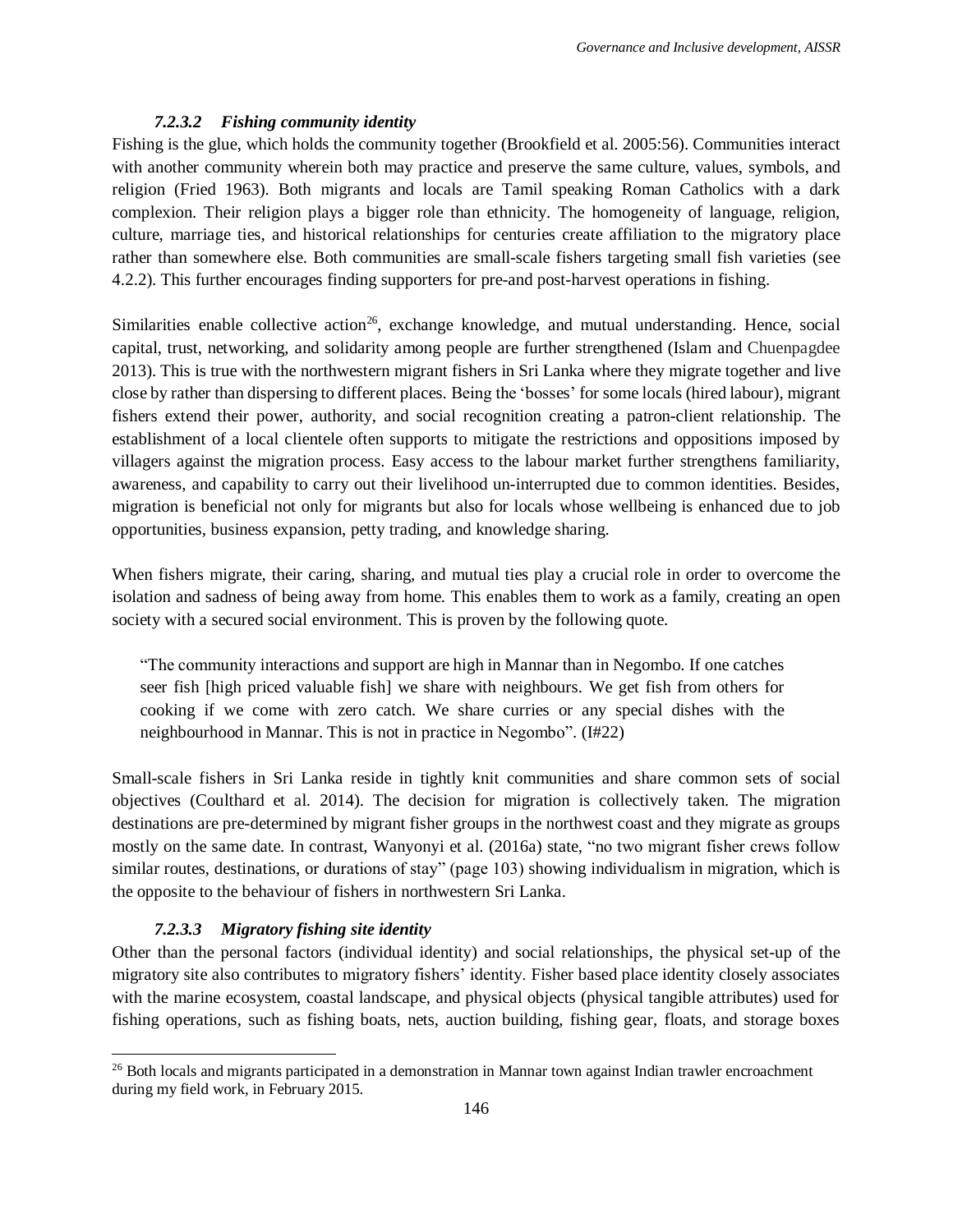(Acott and Urquhart 2014). Migratory fishing villages are different from other parts of the coast especially in the areas where migrated fishers live, demarcated by a *wadi* constructed with coconut fronds, a hole dug to get water covered by a broken barrel and a *pandalama<sup>27</sup>* [\(Photo 7.3\)](#page-9-1). The lack of a proper water source and toilet facilities in the site is compensated by a few shared common toilets and common wells. The adjacent jungle is used by both men and women in areas where there are no toilet facilities (in SouthBar). A natural water tank and a few wells belonging to local people are accessible for Silavathurai migrants. The migrants are restricted from accessing those wells after 6 pm (none of the respondents mentioned any reason for this time restriction). In contrast, SouthBar does not have any wells nearby. Thus, the water requirement for drinking, bathing, cooking, and all other activities are fulfilled through water suppliers for money. A number of water containers and barrels queued in front of the *wadi* were noticeable.

#### <span id="page-9-1"></span>**Photo 7.3 Pandalama and a well**



#### *Source:* Author

The social dimension refers to all these relationships established by migratory fishers with their migratory fishing community, local fishers, villagers, fish traders, and fishing site. Elaborations help to understand the social capital and networking, which are useful to attain the relational wellbeing of fishers individually and collectively.

#### <span id="page-9-0"></span>**7.3 Place-making and wellbeing at the migratory (host) site**

 $\overline{a}$ 

The place-making behaviour of seasonal migrant fishers in northwestern Sri Lanka reflects a trade-off between different wellbeing aspects. The above sections have explained the prominent and crucial placemaking determinants over three motives: economic, functional (psychological), and social (relationships) [\(Figure 7.1\)](#page-11-1). This section further elaborates these motives through the three-dimensional wellbeing approach.

Income and savings mentioned under the economic motive is an important wellbeing factor that comes under material wellbeing. Income and savings would enlarge fishers' purchasing power, consumption, and what a fisherman requires for a better standard of life in relation to economic and social welfare. The 'catch' has been emphasized to reveal economic gain, aspirations, freedom from debts, self-esteem, children's education, and enhanced relationships with community members by means of sharing fish, labour, and

<sup>27</sup>*Pandalama* is a small hut constructed in front of each *wadi* to shelter the boat. It is made up of wooden rods and a cajanus leaves roof with no walls. All the fishing activities, fish sorting, net mending, chatting, and gatherings take place in *pandalama*.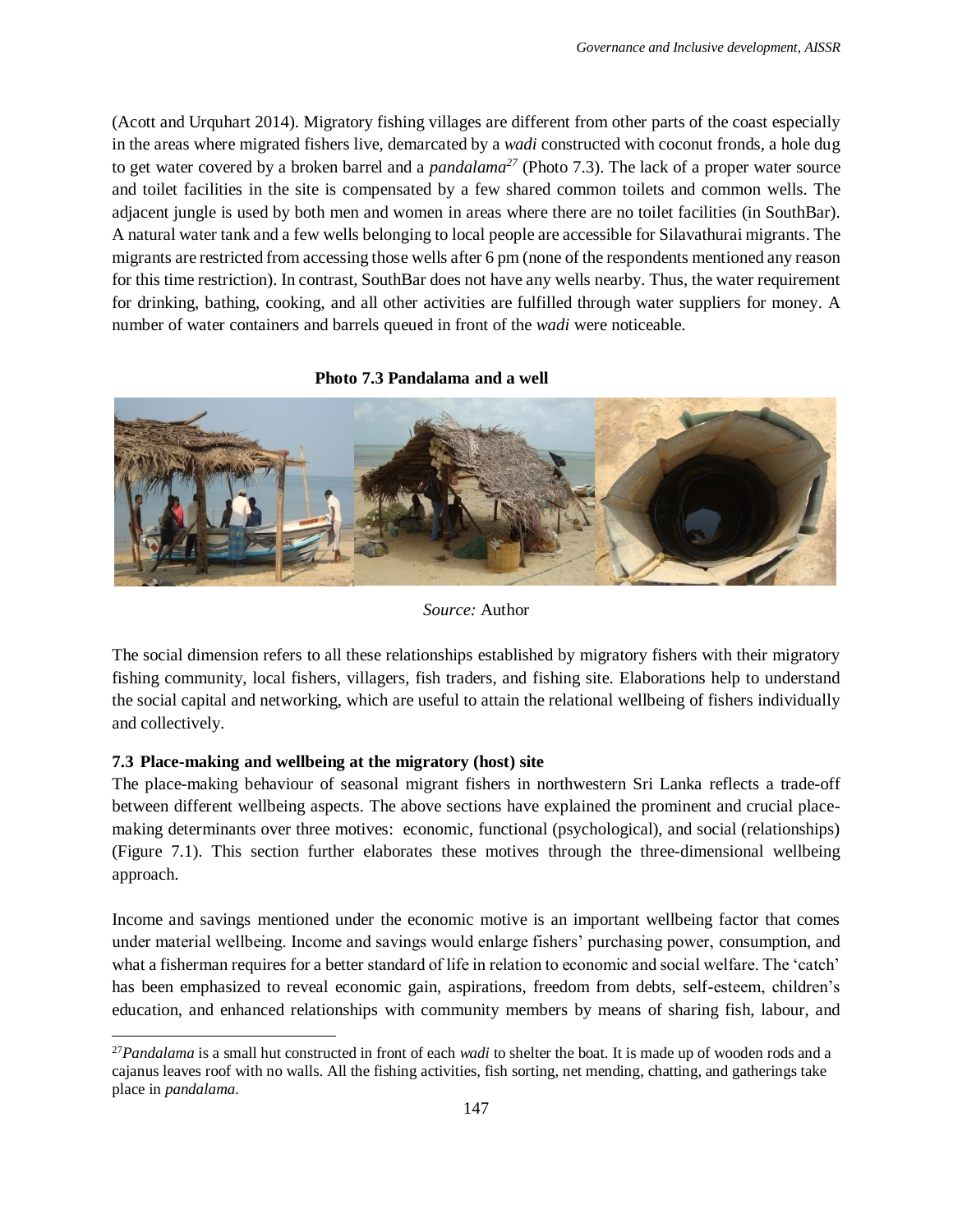community support. In fact, all material, relational, and subjective dimensions of wellbeing are enhanced. The amount of catch in home and host regions has become a crucial trade-off in deciding the place for migratory fishers. The most important fisher relevant wellbeing factor mentioned in Chapter 6, financial stability (see 6.3.3.1) also represents the level of income and saving that can be generated from fisheries. Accessibility to the sea also contributes to all the wellbeing dimensions as it enables further savings by reducing the expenditure on extra food and drinks, travelling up and down to the beach, labour for supportive activities (substitute with family labour), and tightening family relationships. Sailing heavy boats toward the shore sparks the eyes of fisherwomen with great enthusiasm of a good catch and vice versa. Hence, access to the sea has impacts on the income, relationships, and psychological aspects that directly relate to material, relational, and subjective dimensions of wellbeing. This has also been mentioned as an important wellbeing factor by both fishermen and women in section 6.3.4.5. Access to credit, local labour, and market further support the material and relational wellbeing aspects with assured economic gains, which are lacking in the home region. An effective fish selling mechanism and fish prices are also critical material wellbeing factors. Most importantly, the migratory site facilitates other income-generating activities where fishers, especially fisher wives can enjoy a secured income to enhance the material wellbeing and subjective wellbeing that optimize their psychological aspects.

Fishing in a less populated area enhances the individual and community wellbeing by creating a harmonious environment. The space to lay fishing nets ensures a good economic return avoiding gear crashes, a good harvest, and less potential conflict and more opportunities for dried fish processing for women. The relational wellbeing factor mentioned as 'peaceful environment for fishing' supports this idea (see 6.3.3.2). However, the quality of the environment has been immaterial for the migrants, because migratory fishers do not bother too much with basic needs; food, shelter, and sanitation but rely on other factors as mentioned above. All economic factors primarily support a good income and a decent living standard. Thus, material wellbeing is enhanced and subsequently influences relational and subjective wellbeing.

The functional factors, such as experience, knowledge, self-confidence, familiarity, and self-esteem represent the factors explained in the subjective dimension of wellbeing. The migrant fisherfolk look for a place where they can maximize these subjective wellbeing aspects. Moreover, their beliefs and prayers are immense. Thus, a place with a Church or Roman Catholic identity has become a mandatory factor for placemaking. The migrant fisher community does not hesitate to construct a church in the area too. Subjective wellbeing factors (prayers and vows) are utilized to attain the material wellbeing by increasing the income (catch), wealth, and livelihood opportunities. These materialistic aspects are linked with the subjectivity via a bridge through identity (Roman Catholic) to be confident, happy, and courageous for survival in a foreign place.

Section [7.2](#page-1-0) shows that egalitarian, reciprocal and benign interactions among migrant fishers that strengthen kinship ties and social relationships are higher in the host region than in the home region. Decisions on where to go, when to go, and for how long are collectively determined. Further, migrants employ local labour and this contributes to the local economy and helps to overcome any potential conflicts with locals. These strengthen the relational wellbeing encouraging collective migration to a pre-determined place for a pre-determined duration.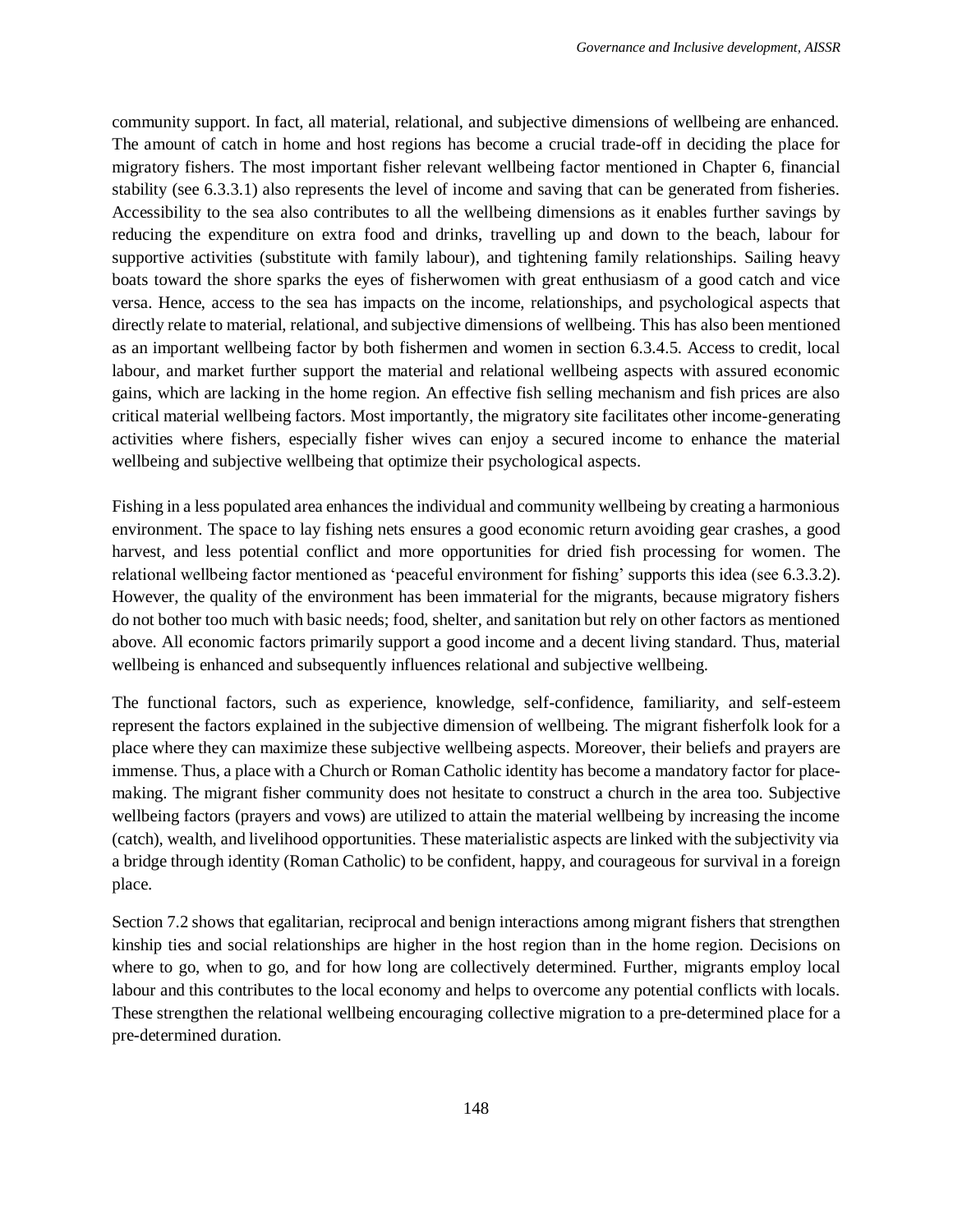In light of these findings, migration correlates with enhanced wellbeing due to the continuation of livelihoods and relationships as fishers. Migrant fishers seek for places that optimise their wellbeing over the material, relational, and subjective dimensions. Although migrant fishers have to fight for space (with the state and local people), boundaries (with Indian trawlers), operational rights (with local people), freedom to sell (with fish traders), and landing site (with locals), wellbeing through migration can be set against the costs of conflicts.

#### <span id="page-11-0"></span>**7.4 Revisit the conceptual framework**

The place-making behaviour explained through the three-dimensional wellbeing lens- material, relational, and subjective (Pouw and McGregor 2014; Coulthard et al. 2011; White 2010)- is presented in Figure 2.2. Migrant fishers in the northwestern coast in Sri Lanka make trade-offs between wellbeing experienced in the home region and in the host region [\(Figure 7.1\)](#page-11-1). The economic, functional, and social motives are the key determinants in place selection that enlarge the material, relational, and subjective wellbeing than in the home region during the off season. Although migration is driven by economic motive, which enables savings and multiple economic activities for women and men, the place is decided on all economic, functional, and social factors.

<span id="page-11-1"></span>



Further, the factors mentioned under each motive are highly gendered. The strength and meaning of the factors differ from men to women as does the experience of wellbeing. However, these factors are in line with the fisher relevant wellbeing indicators presented in Chapter 6.